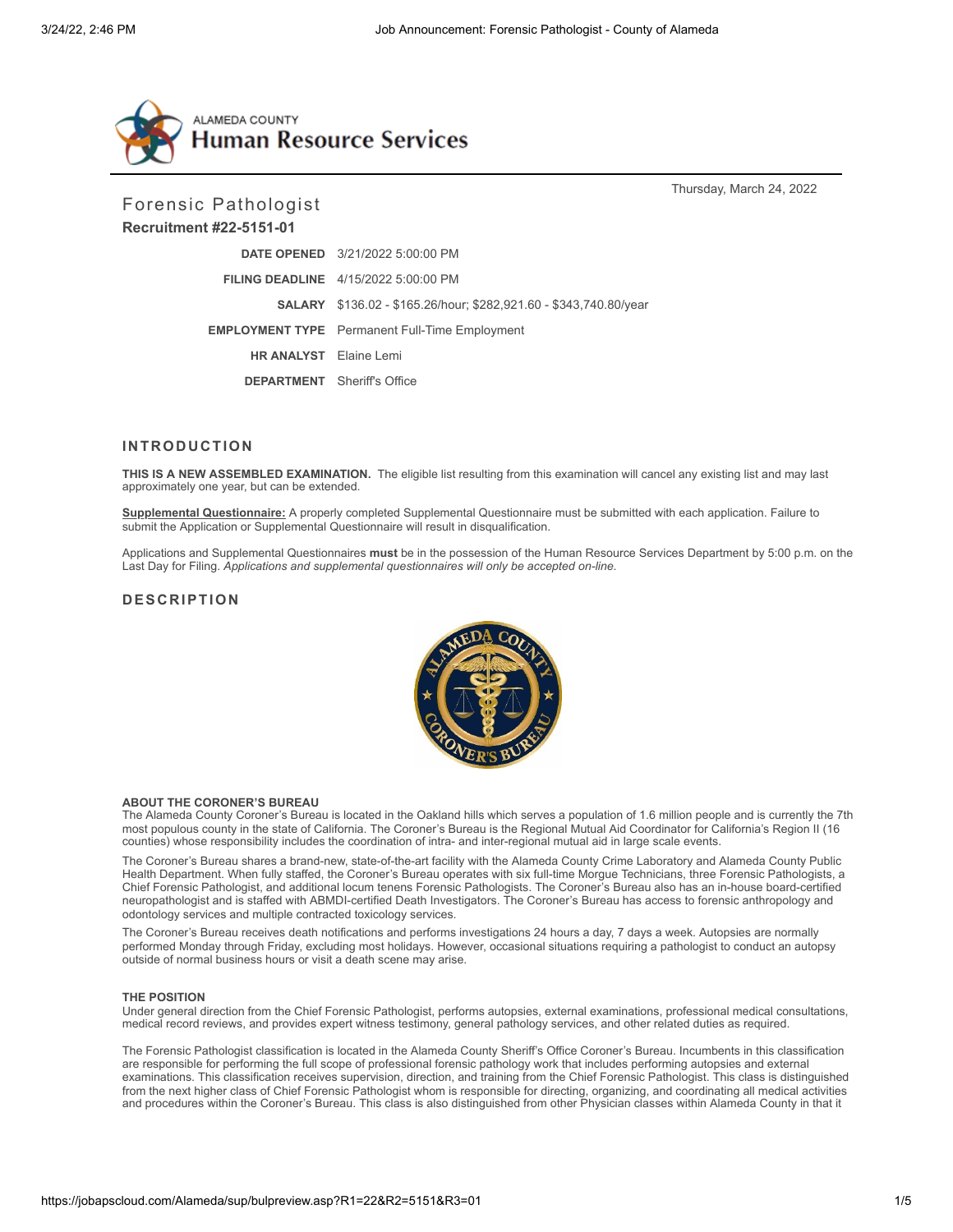requires completion of a recognized forensic pathology fellowship and board certification in forensic pathology within two (2) years from date of appointment, as well as the performance of duties associated with medico-legal death investigations.

For more detailed information about the job classification, visit: [Forensic Pathologist \(#5151\).](https://www.jobapscloud.com/Alameda/specs/classspecdisplay.asp?ClassNumber=5151&R1=undefined&R3=undefined)

## **THE IDEAL CANDIDATE**

In addition to meeting the minimum qualifications listed below the ideal candidate will exhibit the above qualities as well as possess the following critical attributes:

- **A successful team builder** Uses appropriate interpersonal styles to help build a cohesive team and accomplish the team's goals.
- **Effectively maximizes personnel resources** Allocates tasks and responsibilities to maximize the individuals' and organization's effectiveness.
- **Commits to one's work** Demonstrates a willingness to commit one's time and best efforts to accomplishing organizational goals.
- **Approaches change positively** Maintains effectiveness when experiencing major changes in work responsibilities or environment.
- **Operates with integrity** Interacts with others in a way that gives them confidence in one's intentions and those of the organization. **Maintains focus under pressure** - Exhibits stable performance under stress or opposition.
- **Maintains an exceptional level of quality** Accomplishing tasks by considering all areas involved, accurately checks processes and tasks.
- **Excels in technical knowledge and skill** keeps up with current developments and trends in the field of forensic pathology.
- **Communicates effectively** Clearly conveys information and idea.



### **ABOUT THE ALAMEDA COUNTY SHERIFF'S OFFICE**

The Alameda County Sheriff's Office is a full service law enforcement agency accredited through the Commission on Accreditation for Law Enforcement Agencies (CALEA) for its law enforcement services, its Regional Training Center, and its Dispatch Unit; the American Correctional Association (ACA) for its Detentions and Corrections Division; the American Society of Crime Laboratory Directors Laboratory Accreditation Board for its Crime Lab; the Bomb Squad Commanders Advisory Board for its Explosive Ordinance Unit. Additionally, the agency's health care provider, Wellpath, has experience working with the National Commission on Correctional Health Care (NCCHC).

The Sheriff's Office has a current budget of approximately \$523 million and has over 1700 authorized positions, including in excess of 1000 sworn personnel. The agency's Chief Executive Officer is Sheriff / Coroner Gregory J. Ahern, who is assisted in the operation of the agency by Undersheriff Richard T. Lucia, Assistant Sheriffs Charles "Casey" Nice and Thomas Madigan.

The Sheriff of Alameda County is responsible for a vast array of tasks and duties, including the following:

- Providing security to the Consolidated Superior Courts
- Operating the Coroner's Bureau
- Operating a full service criminalistics laboratory
- Performing Civil Process
- Operating a County Jail (Santa Rita)
- Operating the County Office of Emergency Services
- Providing patrol and investigative services to the unincorporated areas of Alameda County
- Pursuant to contractual agreements, providing patrol and investigative services to the City of Dublin, Oakland International Airport, Highland County Hospital, Social Services, and to the Alameda-Contra Costa Transit District
- [Conducting a basic academy pursuant to Police Officer Standards and Training \(P.O.S.T.\) requirements. \[Sheriff's Academy Web](https://www.sheriffacademy.com/section.php?view=academy) Site]
- Providing Fish and Game enforcement
- Project Director of the Narcotics Task Force
- Serving as the Executive Director of the Sexual Assault Felony Enforcement (SAFE) Task Force
- Operating a Marine Patrol Unit in the San Francisco Bay waters.

For more detailed information about the agency, visit: [Alameda County's Sheriff's Office, CA | Home.](https://www.alamedacountysheriff.org/)

# **M INI M U M QUALIFICATIONS**

#### Education:

Possession of a Doctor of Medicine or Osteopathy degree from a medical school accredited by the Commission on Osteopathic College Accreditation (COCA) or Liaison Committee on Medical Education (LCME).

AND

Successful completion of a forensic pathology fellowship program accredited by the American Council for Graduate Medical Education (ACGME) by date of appointment.

Certification:

AND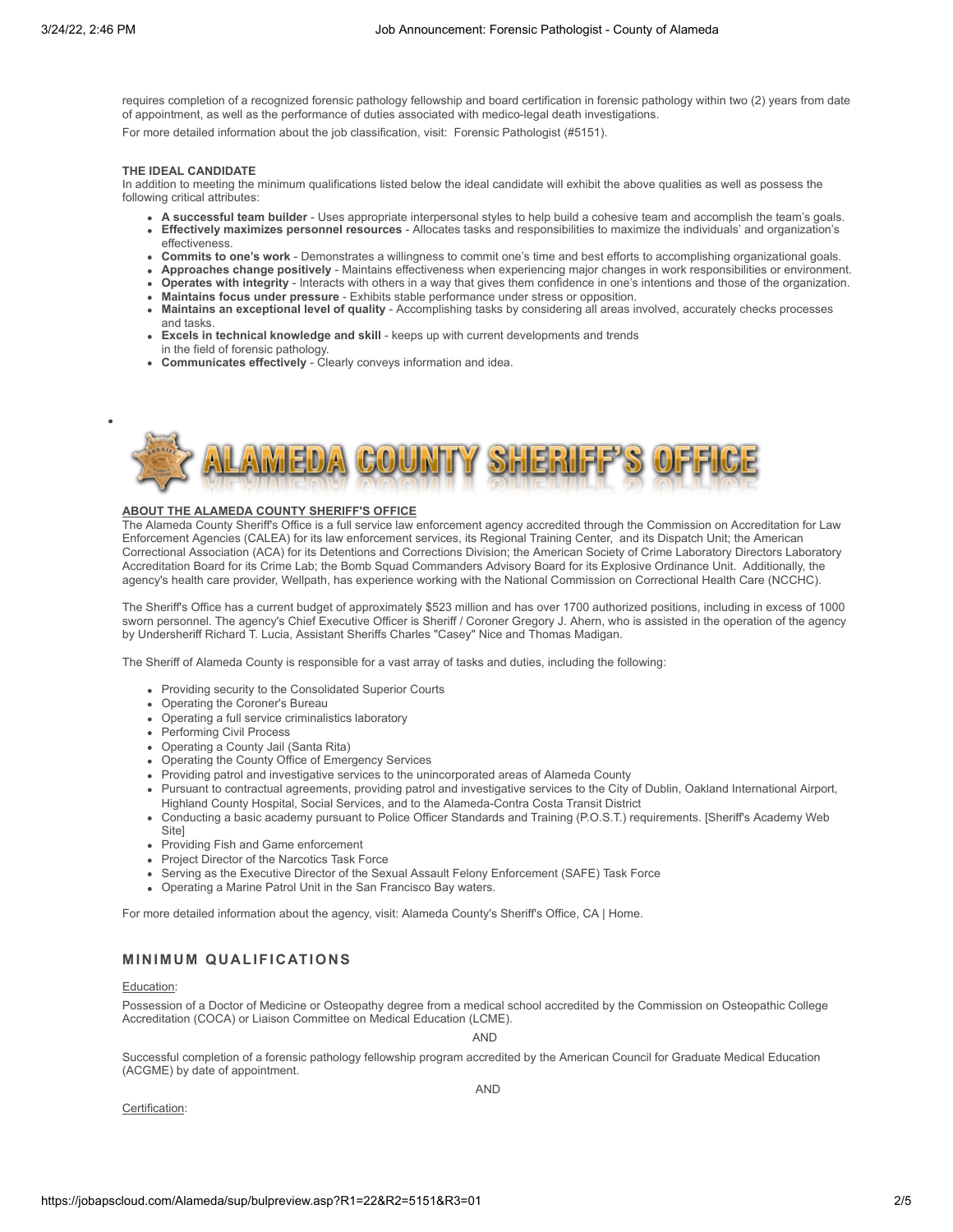Possession of board certification in anatomic pathology or anatomic/clinical pathology issued by the American Board of Pathology. If board eligible in forensic pathology, must obtain board certification in forensic pathology within two (2) years from date of appointment.

License:

Possession of a valid license to practice medicine/osteopathic medicine in the State of California by date of appointment.

Special Requirements:

- Must be eligible to work in the United States.
- Successful completion of a thorough background investigation.
- Duties require twenty-four (24) hour on-call availability to respond to scenes of sudden death or injury, or to respond to hospitals to facilitate organ donor requests.
- Duties require exposure to accidental, physical, or biological health hazards and disagreeable situations.

NOTE: The Civil Service Commission may modify the above Minimum Qualifications in the announcement of an examination.

# **KNOWLEDGE AND SKILLS**

#### **The most suitably qualified candidates will possess the following competencies:**

Knowledge of:

- State and Federal laws applicable to the practice of forensic pathology and death investigation.
- Investigative procedures and the medico-legal techniques required to determine the circumstances, cause, and manner of death as required by law.
- Procedures and techniques utilized in forensic pathology, including forensic autopsy, interpretation of forensic toxicology results, histology, and clinical chemistry results associated with cause of death.
- Forensic evidence collection techniques and procedures.
- Methods and techniques of criminal investigation and crime scene processing.
- Rules and regulations applicable to court testimony.

### Ability to:

- Perform forensic autopsies in accordance with the standards of the Alameda County Coroner's Bureau and the National Association of Medical Examiners.
- Apply the principles and techniques of pathology.
- Examine decedents for evidence of injury and natural disease.
- Document and interpret injuries.
- Collect biological and physical evidence.
- Effectively communicate interpretations of scene reconstruction, forensic autopsy, and investigative and observational findings verbally and in writing.
- Testify clearly, concisely, and effectively at public hearings, in courts of law and before the Grand Jury.
- Learn, and effectively execute the policies and procedures of the Alameda County Coroner's Bureau.

# **EXAMINATION COMPONENTS**

### **THE EXAMINATION WILL CONSIST OF THE FOLLOWING STEPS:**

1) A review of candidates' applications and supplemental questionnaire to verify possession of minimum requirements. Those candidates who possess the minimum requirements for the class will move on to the next step in the examination process. 2) An oral interview which will be weighted as 100% of the candidate's final examination score. The oral interview may contain situational exercises.

#### **CANDIDATES MUST ATTAIN A QUALIFYING RATING ON EACH PORTION OF THIS EXAMINATION**

Alameda County utilizes a Civil Service Selection System founded on merit. Such a system is competitive and based on broad recruitment efforts and equal opportunity for qualified applicants to test in an examination process designed to determine the qualifications, fitness and ability of competitors to perform duties of the vacant position. Many of our recruitments are targeted and specific to the needs of a current vacant position, in which case, the eligible list may be exclusively used for that current vacant position. Other recruitments may be more broadly used for both current and future vacancies, or for other alternate jobs with comparable scopes of work.

For more information on the Civil Service Selection process, please visit the "What You Need to Know" section of our website, [www.acgov.org/hrs.](http://www.acgov.org/hrs)

# **SELECTION PLAN**

Applicants will be informed via email with reasonable notice in advance of any examination process which will require their attendance. The following dates are tentative and subject to change based on the needs of the Agency:

# **TENTATIVE SELECTION PLAN**

| Deadline for Filing:                                                                          | Friday, April 15, 2022, at 5:00 PM |
|-----------------------------------------------------------------------------------------------|------------------------------------|
| Review of Applications and Supplemental Questionnaire to<br>Determine Minimum Qualifications: | Friday, April 22, 2022             |
| Oral Interviews                                                                               | Week of May 16, 2022               |

#### *Veterans' Preference*

Each applicant entitled to veterans' preference as provided in the Alameda County Civil Service Rules who has served in the armed forces of the United States during a war or campaign as defined by Section 1897 of the Government Code of the State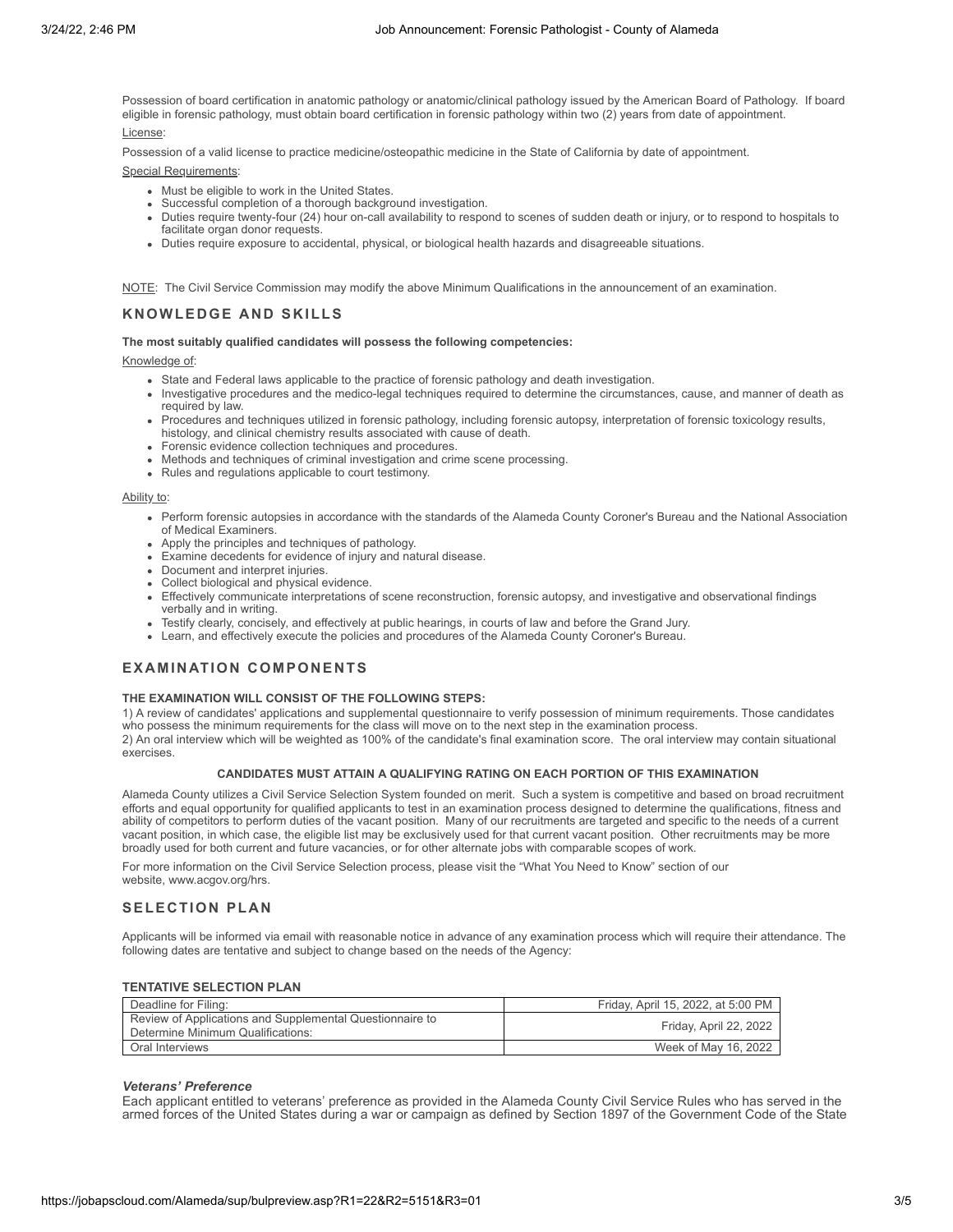of California and who has been discharged or released under honorable conditions and wishes to claim such preference shall do so by presenting proof of his/her honorable discharge (DD214) from the armed forces of the United States, showing the dates of his/her military service. Each applicant entitled to Disabled Veterans' points as provided in the Alameda County Civil Service Rules, who wishes to claim such preference shall additionally present proof of military-connected disability from the United States Veterans Administration.

U.S. military veterans (including applicants already employed by the County of Alameda) intending to claim preferential consideration pursuant to Alameda County Civil Service Rules must present proof of honorable discharge or release (DD Form 214) concurrent with this application but in no event later than the final step in the recruitment process (usually the oral interview.)

*To claim veteran's preference, proof must be presented during check in on the date of the applicant's scheduled oral interview. Failure to submit proof by this date will forfeit the applicant's claim to veterans' preference in such examination.*

Candidates will be required to present a valid photo I.D. for admittance to each phase of the examination, i.e., driver's license, military I.D., Passport, or California Department of Motor Vehicle's I.D. card.

### **\*WE RESERVE THE RIGHT TO MAKE CHANGES TO THE ANNOUNCED RECRUITMENT & SELECTION PLAN\***

Alameda County and the Human Resource Services Department will make reasonable efforts in the examination and/or selection process to accommodate qualified individuals with disabilities and/or medical conditions in accordance/compliance with the State Fair Employment and Housing Act (FEHA), Federal Americans with Disabilities Act (ADA) Alameda County's Reasonable Accommodation Policy and applicable statues. To request an accommodation due to a disability/medical condition during this or other phases of the examination/selection process, please contact the assigned Human Resources Representative listed on the job announcement **before the last date of filing.** Alameda County requires applicants to provide supporting documentation to substantiate a request for reasonable accommodation. In order to qualify for a reasonable accommodation, applicants must have a disability/medical condition pursuant to the ADA, FEHA and applicable statutes.

For more information regarding our Reasonable Accommodation procedures, please visit our website, [www.acgov.org/hrs](http://www.acgov.org/hrs)

## **BENEFITS**

Alameda County offers a comprehensive and competitive benefits package that affords wide-ranging health care options to meet the different needs of a diverse workforce and their families. We also sponsor many different employee discount, fitness and health screening programs focused on overall well being. These benefits include but are not limited to\*:

#### **For your Health & Well-Being**

- Medical HMO & PPO Plans
- Dental HMO & PPO Plans
- Vision or Vision Reimbursement
- Share the Savings
- Basic Life Insurance
- Supplemental Life Insurance (with optional dependent coverage for eligible employees)
- County Allowance Credit
- Flexible Spending Accounts Health FSA, Dependent Care and Adoption Assistance
- Short-Term Disability Insurance
- Long-Term Disability Insurance
- Voluntary Benefits Accident Insurance, Critical Illness, Hospital Indemnity and Legal Services • Employee Assistance Program
- **For your Financial Future**
	- Retirement Plan (Defined Benefit Pension Plan)
	- Deferred Compensation Plan (457 Plan or Roth Plan)

#### **For your Work/Life Balance**

- 11 paid holidays
- Floating Holidays
- Vacation and sick leave accrual
- Vacation purchase program
- Catastrophic Sick Leave
- Group Auto/Home Insurance
- Pet Insurance
- Commuter Benefits Program
- Guaranteed Ride Home
- Employee Wellness Program (e.g. At Work Fitness, Incentive Based Programs, Gym Membership Discounts)
- Employee Discount Program (e.g. theme parks, cell phone, etc.)
- Child Care Resources
- 1st United Services Credit Union

\*Eligibility is determined by Alameda County and offerings may vary by collective bargaining agreement. This provides a brief summary of the benefits offered and can be subject to change.

# **CONCLUSION**